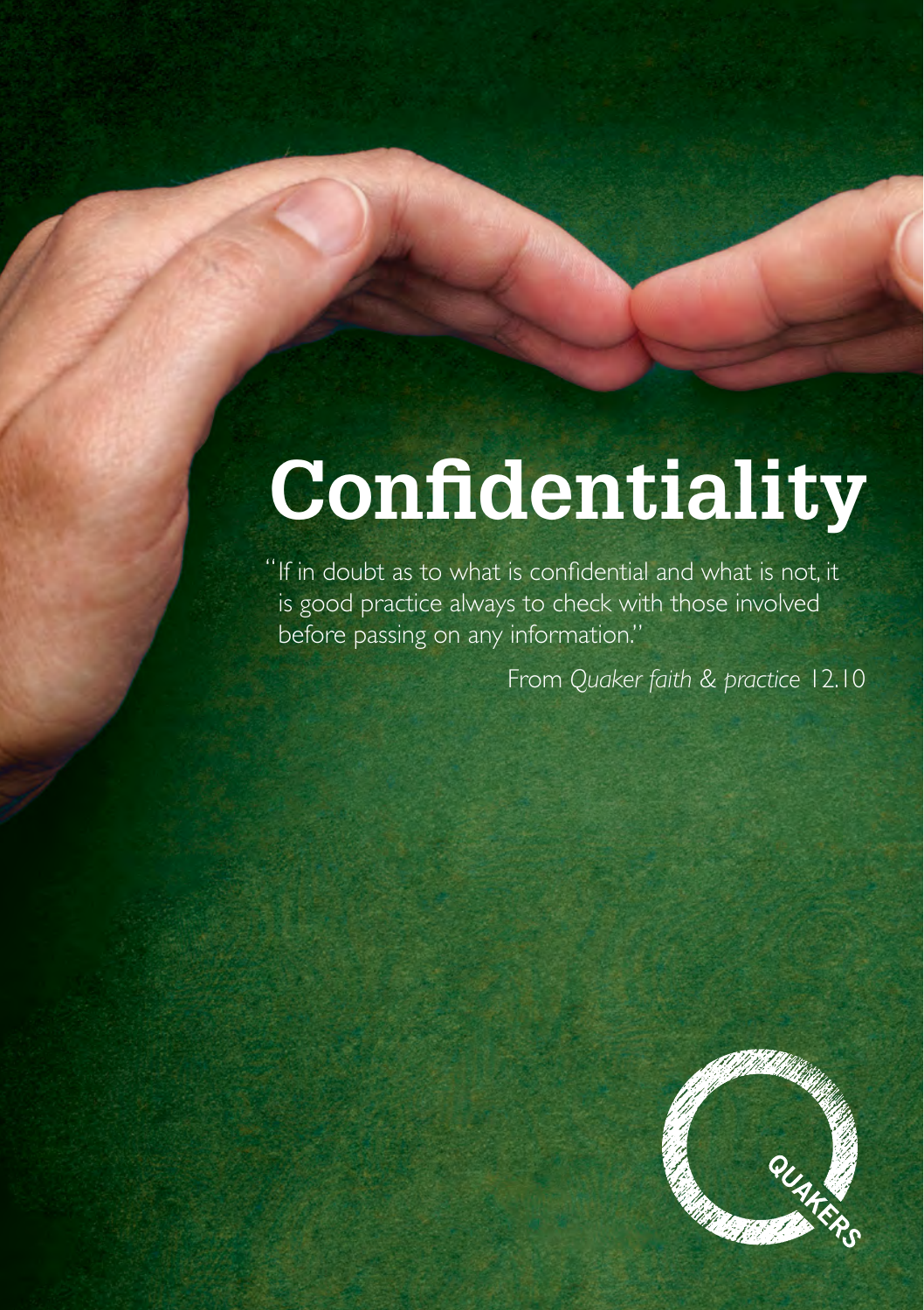Nothing in this leaflet about keeping confidentiality should prevent you from reporting to an appropriate authority when an individual is at risk.

This applies particularly to safeguarding issues: protecting children or adults at risk of harm.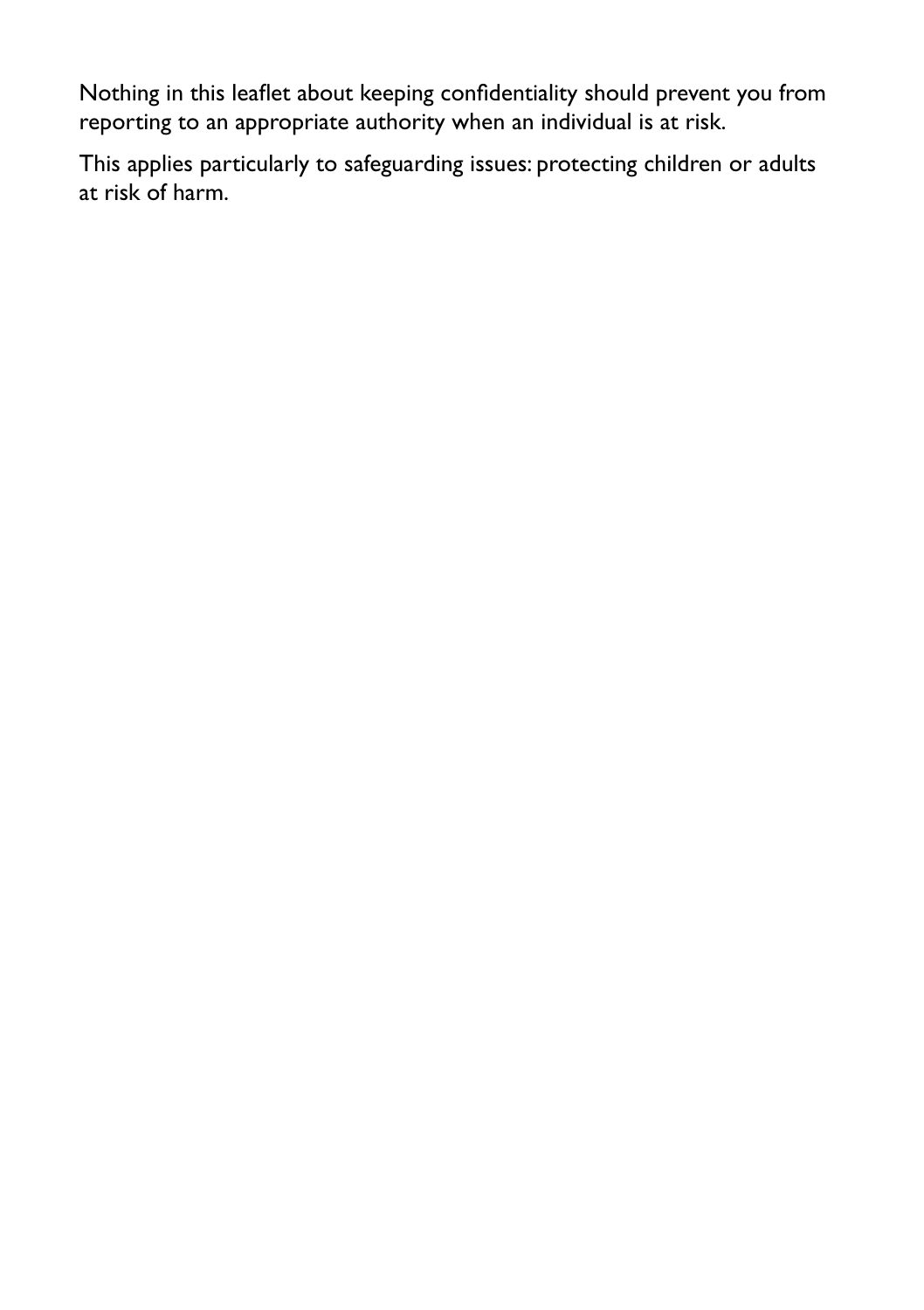#### **About confidentiality**

"As we enter with tender sympathy into the joys and sorrows of each other's lives, ready to give help and to receive it, our meeting can be a channel for God's love and forgiveness."

From *Advices & queries* 18

This Quaker advice gives us a vision of openness. But how can we be open without betraying trust? How can we share without slipping into gossip? Suppose, however, that some knowledge is hard to bear, or we feel that someone is at risk: is there a limit to confidentiality?

This leaflet explores these and other issues, offering simple guidelines for everyone committed to the Quaker way. There are some queries that might help a meeting or group reach a common understanding. Clear agreement on good practice will build trust. We hope that it offers advice and helps Friends to consider our understanding and practice of confidentiality within the Quaker traditions of openness and plain speaking.

## **Some general principles**

Openness and trust come from our listening to the Spirit in our Quaker communities and our meetings. Trust is the starting point – trust in the Spirit, trust in God, trust in each other, and trust in the processes of the Religious Society of Friends. Confidence is trusting together.

In all matters concerning others we should strive to act respectfully, responsibly and reasonably, in accordance with the circumstances, and, as far as we are able, hold to truth and love. We will often use the process of discernment.

To build and maintain mutual confidence we aim to be loving, careful and honest in what we say about one another. We should not talk about someone else merely to pass the time, gossip, or create an impression. When we share information that is private or sensitive we should ensure that anything we pass on is clear, accurate, to the point, and helpful. It is important that we only pass on information to those who need to know:

## **Formal conversations**

When a sensitive and potentially confidential issue arises it is important that any further exploration takes place in an appropriate environment. A quiet room should be found where confidentiality can be protected. Further informal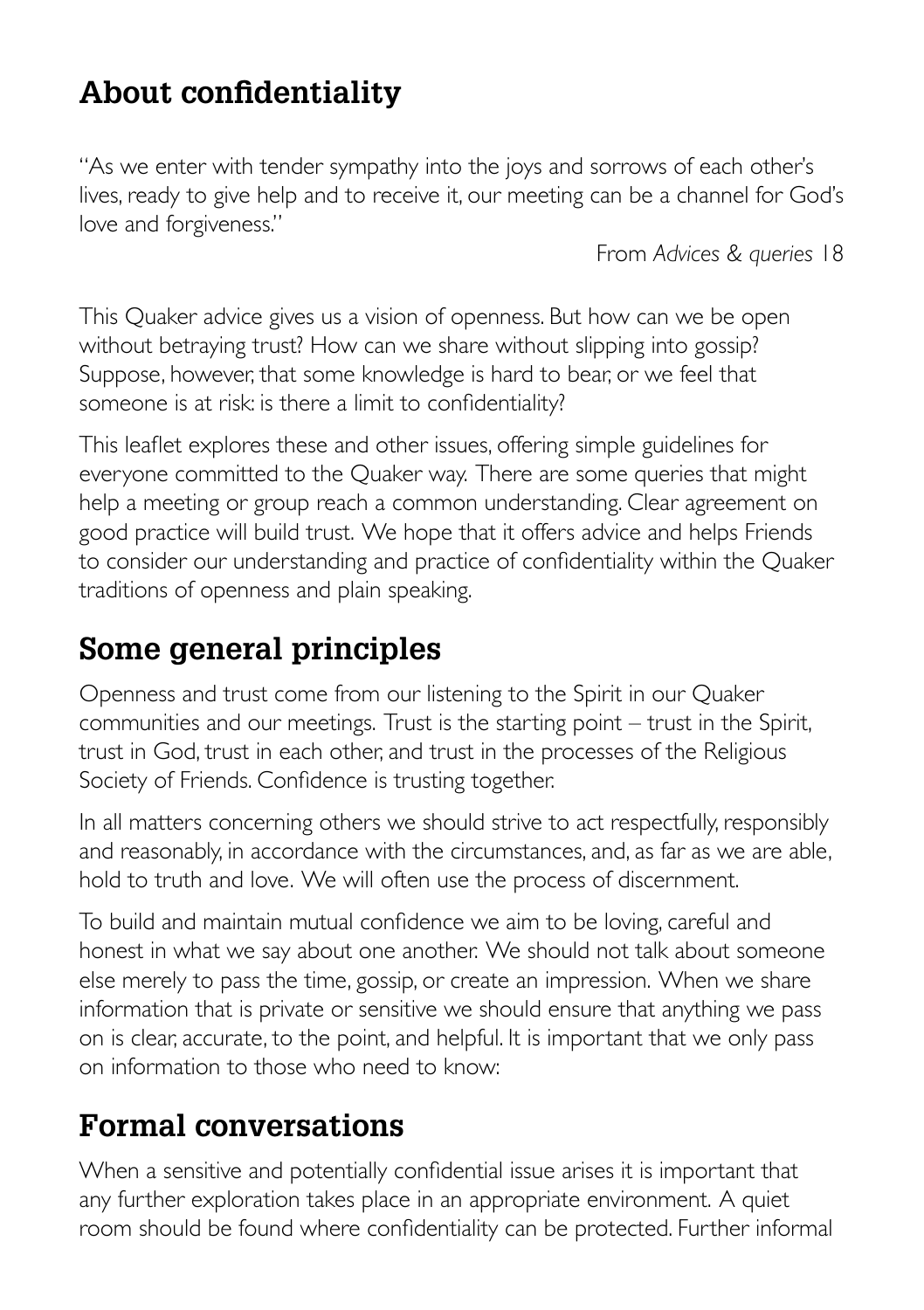one-to-one conversations may be appropriate. And for more serious issues more formality may be right. Ground rules should be agreed in advance of any meeting. If appropriate, another Friend (or Friends) may be invited to attend.

If someone asks you to keep a matter confidential you should not simply agree until you have a better understanding of the subject. In some situations it may be necessary to share a confidence appropriately. This is particularly relevant when there is the possibility of a safeguarding implication, fraud, risk of harm to an adult, or other illegal activity. You may find that you are unable or unwilling to carry a confidence alone or that it may need to be shared with others because there is a risk of harm. We need to remember that most of us are not trained counsellors. A confidence can be an unbearable burden.

Think carefully about what a formal conversation might look like. The points below offer some guidance:

- What might define a formal conversation?
- In what environment might a formal conversation take place?
- Could an informal conversation become a formal conversation? Might this need to be made clear to all parties involved?
- This type of conversation should never be in a public space such as over coffee after meeting for worship.

#### **Confidentiality in Quaker business meetings and committees**

Confidentiality is not generally possible or appropriate in open meetings such as meetings for worship or many business meetings. Clerks should discourage anyone asking for confidentiality from using business meetings to air an issue. However, a clerk could ask a meeting to agree to a specific item being treated as confidential, though it is important that the clerk knows about this in advance and that those present are aware of this before the matter is discussed. If agreed, everyone present should then treat the matter as confidential, and minutes and subsequent actions should respect that understanding.

## **Minute writing**

To be sure that information is not disclosed unintentionally clerks should take care when offering minutes. A clerk should offer guidance if a gathered meeting's discernment could lead to confidential information being released. Minutes are the long-term record of the meeting's business and as such need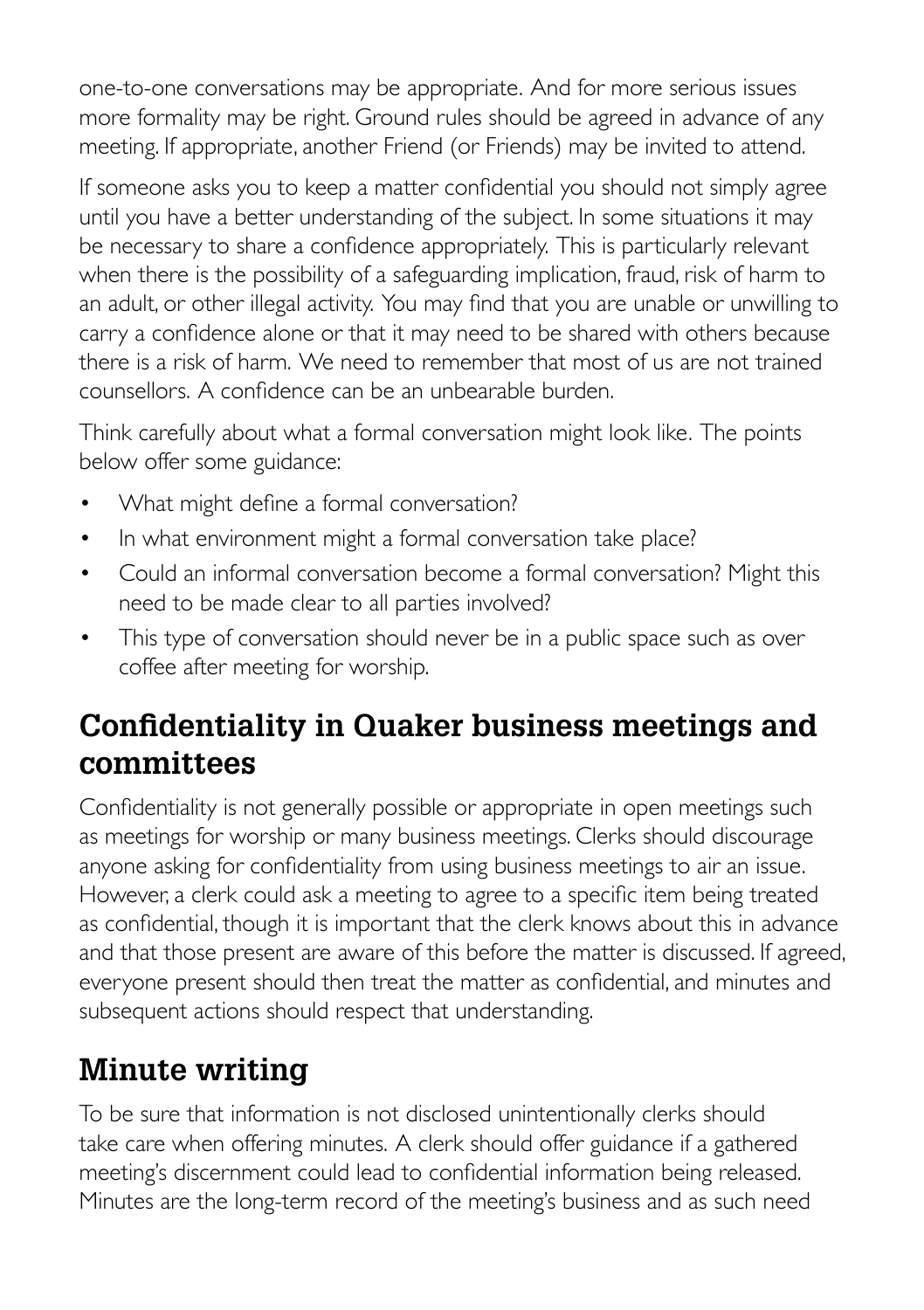to reflect the decisions made at the time of writing. Consider carefully whether a minute needs to be confidential. Why might it need to be? Would separate notes be more appropriate? Here are some examples of decisions and actions that require confidentiality:

- matters around pastoral care of individuals
- deliberations of nominations committees
- a decision to 'release' someone from service (possibly without their agreement)
- employment matters
- some decisions around the termination of membership
- when there is conflict in the meeting.

Further information on confidential minutes can be found in *With a tender hand: a resource book for eldership and oversight* (page 52).

In general, any meeting that is asked to make decisions on a particular matter needs to have before it all the available pertinent facts. Clerks and presenters must exercise judgement in determining the breadth of what is relevant. In any discussion or undertaking deemed confidential, guidelines should be established at the outset on what information can be revealed and to whom. In handling sensitive matters, careful discernment is needed.

If matters discussed in confidence in a meeting or group are communicated, with agreement, to other people, they must be marked explicitly as confidential to the recipients. If people are brought into a group or meeting dealing with confidential matters, the guidelines being used must be explained to the newcomers and agreed and accepted by them. Keeping confidentiality should always be concerned with firmly grounded and reliable facts. Speculation and hearsay must be avoided.

Committees or groups with responsibility for pastoral care (including eldership and oversight) should pay close attention to the principles outlined here. Those responsible for oversight, for instance, often hold information on members that they consider to be confidential. But they may on occasion feel this information should or must be shared with others within – or in some circumstances outside – the meeting so that a matter can be handled effectively.

Nothing in this leaflet about keeping confidentiality should prevent you from reporting to an appropriate authority when an individual is at risk. This applies particularly to safeguarding and the protection of children or vulnerable adults.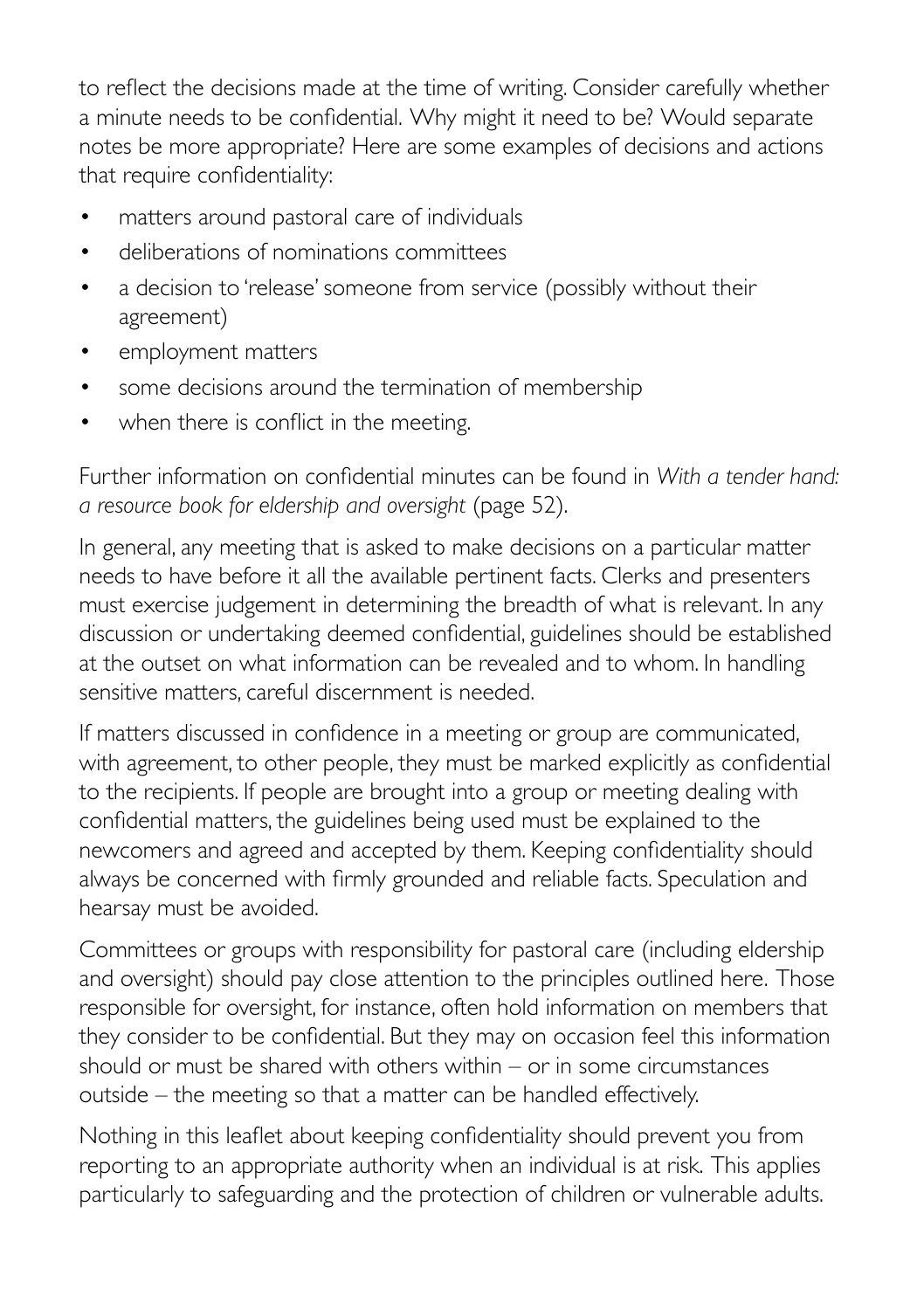## **Inappropriate confidentiality**

Consider the effect that withholding information from someone, on a matter that appropriately concerns them, might have on them if they discover it from another source. Sometimes withholding information on the grounds of confidentiality is not the best way forward. This could lead to feelings of hurt and anger that could in turn result in long-term or entrenched conflict within the community.

There is an important distinction between treating matters personal to an individual as confidential and discussing matters of concern to the wider community, where confidentiality is unlikely to be appropriate. Matters that concern the ongoing running of a meeting cannot be confidential. A difference of opinion about our collective business should be dealt with openly in a business meeting. Otherwise there is a risk of people feeling that there are cliques.

Matters relating to changes in the way things are organised need to be aired sensitively. But 'confidential discussion' could be very damaging, and if it came to light could appear patronising, manipulative or power-based.

A possible source of difficulty is telling several Friends the same thing 'in confidence'. Be sparing in your use of requests for confidentiality.

## **Some questions for individuals to consider**

- What information about you would you like to be considered confidential?
- What information can one assess their own need to know about?
- What can we do to ensure that each of us has an understanding of confidentiality?
- How do truth, trust and consent affect your communications with other people?
- What can we learn from our experiences of problems arising in our meetings from conflict between confidentiality and openness?
- How do you agree the degree of confidentiality to be offered? Can you reconsider what was agreed?
- When visiting an applicant for membership, do you receive all information in a spirit of sensitivity? Is information that is excluded from the visitors' report regarded as private?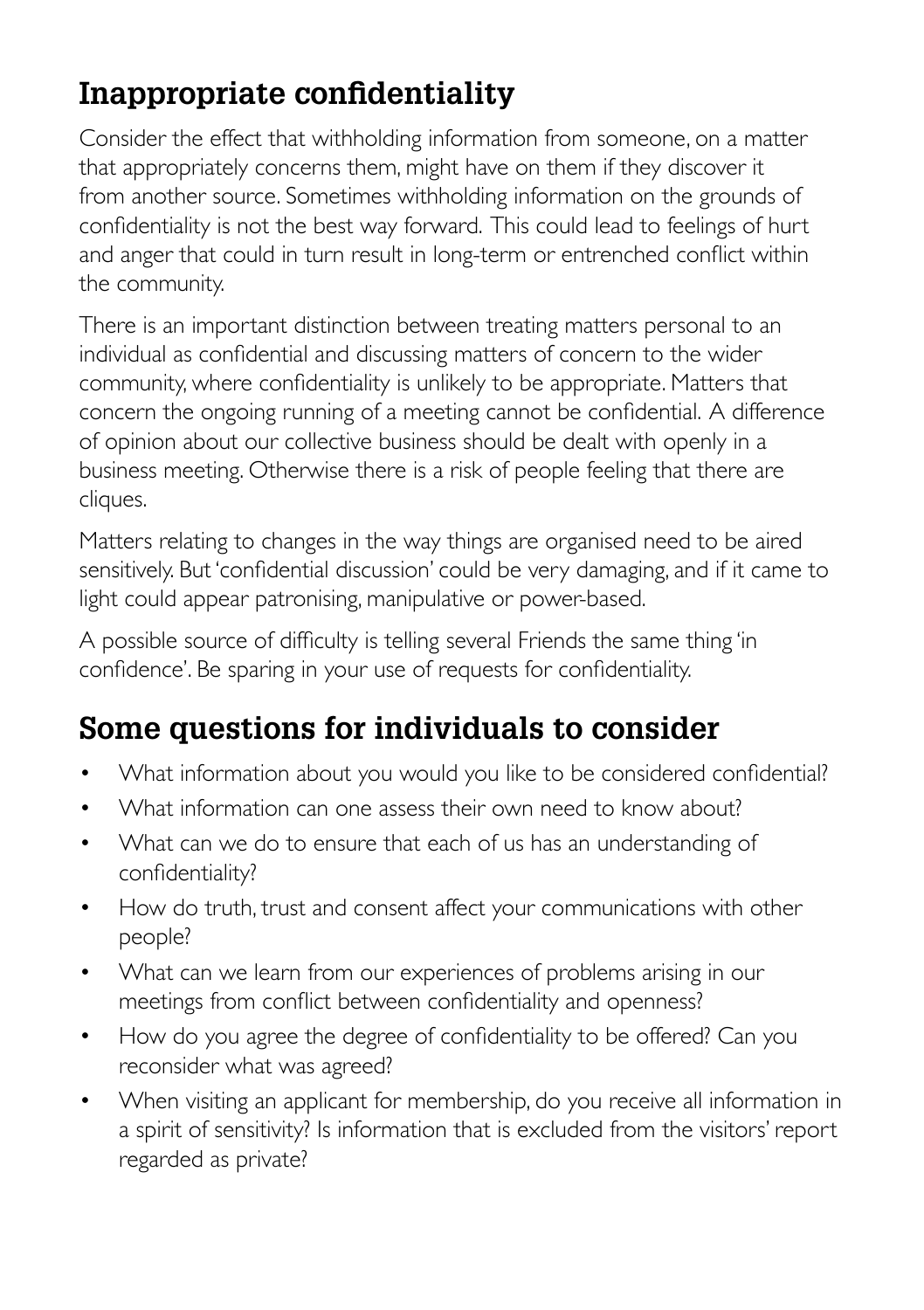- When individuals are burdened with confidential matters, can you uphold them without asking unnecessary questions?
- Should you always obtain permission to speak of a Friend's affairs before helping them contact organisations or social agencies outside the Society?
- Do you ensure that participants properly understand confidentiality when taking part in worship sharing or other activities that include the giving of personal contributions?

## **References to confidentiality**

From *Quaker faith & practice* (fifth edition, 2013) and Chapter 16 revision (2015):

- 11.32 termination of membership
- 12.10 enlisting specialist help from outside the meeting
- 12.16 periodic review of spiritual life and pastoral care in the meeting
- 12.21 in worship sharing and creative listening groups
- 12.25 in meetings for clearness
- 16.38c in meetings for clearness in preparation for marriage.

The book *Patterns of eldership and oversight* (Volume 1 of the Eldership and Oversight handbook series, second edition, 2008) also deals with some of these issues.